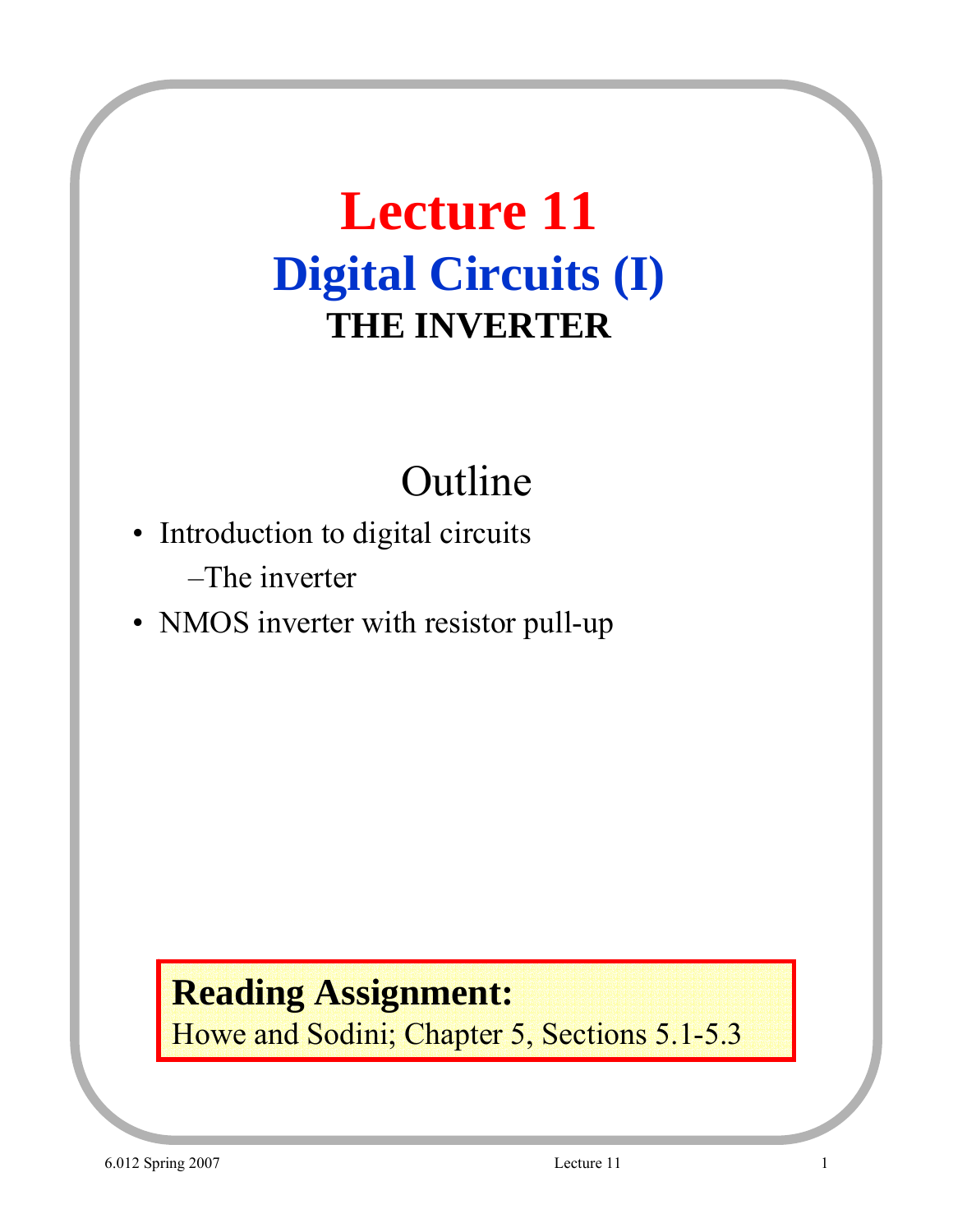### **1. Introduction to digital circuits: the inverter**

In digital circuits, digitally-encoded information is represented by means of two distinct voltage ranges:



#### **The Static Definition**

- *Logic 0:*  $V_{MIN} \le V \le V_{OL}$
- *Logic 1:*  $V_{OH} \le V \le V_{MAX}$
- *Undefined logic value:*  $V_{OL} \le V \le V_{OH}$

Logic operations are performed using *logic gates*.

Simplest logic operation of all: *inversion*  $\Rightarrow$  inverter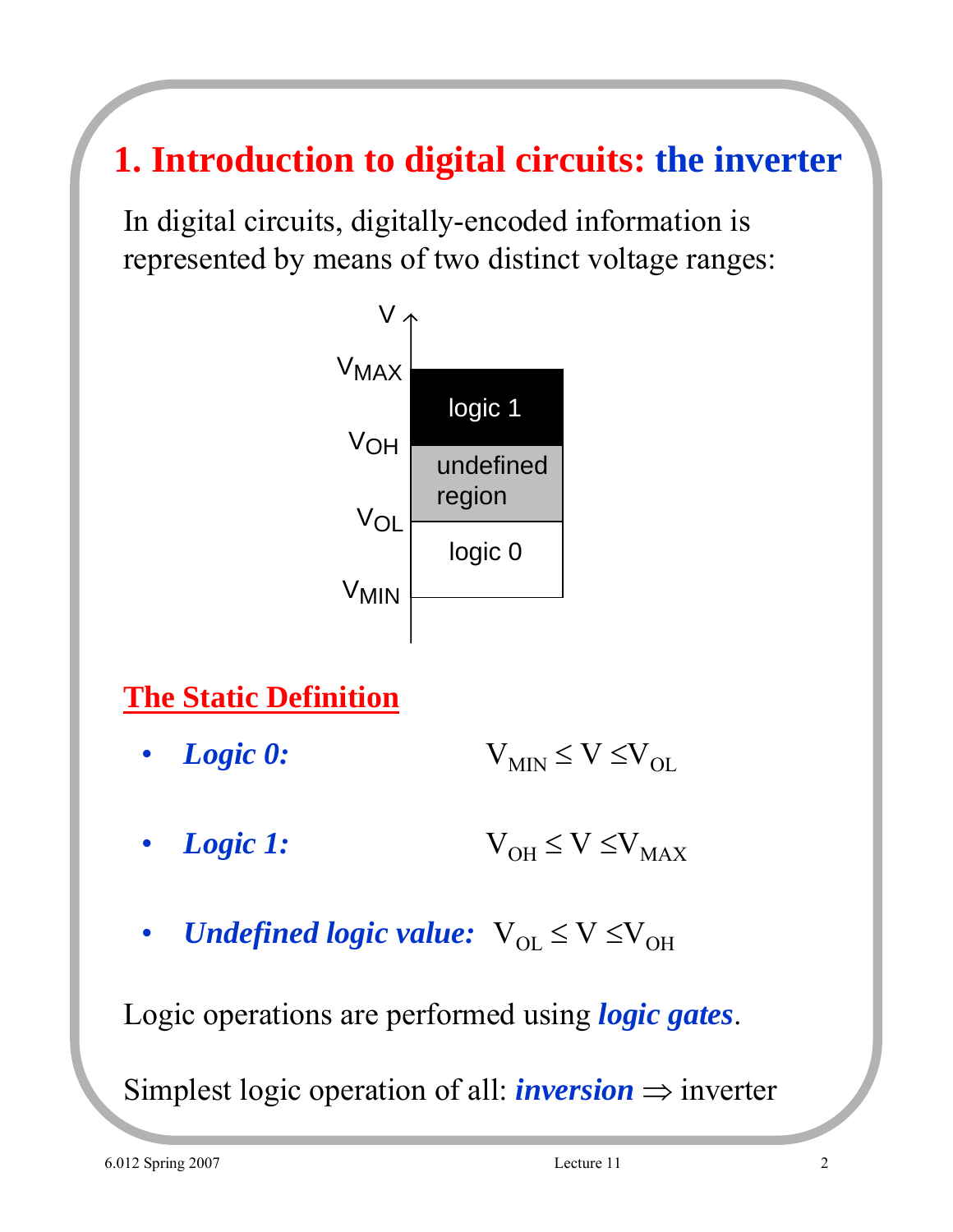

Define *switching point* or *logic threshold* :

 $V_M$  = input voltage for which  $V_{OUT} = V_{IN}$  $-$  For  $0 \leq V_{IN} \leq V_M$   $\Rightarrow V_{OUT} = V^+$  $-$  For  $V_M < V_{IN} \leq V^+$   $\Rightarrow$   $V_{OUT} = 0$ 

Ideal inverter returns well defined logical outputs (0 or  $V^+$ ) even in the presence of considerable noise in  $V_{1N}$ (from voltage spikes, crosstalk, etc.) ⇒ signal is *regenerated*!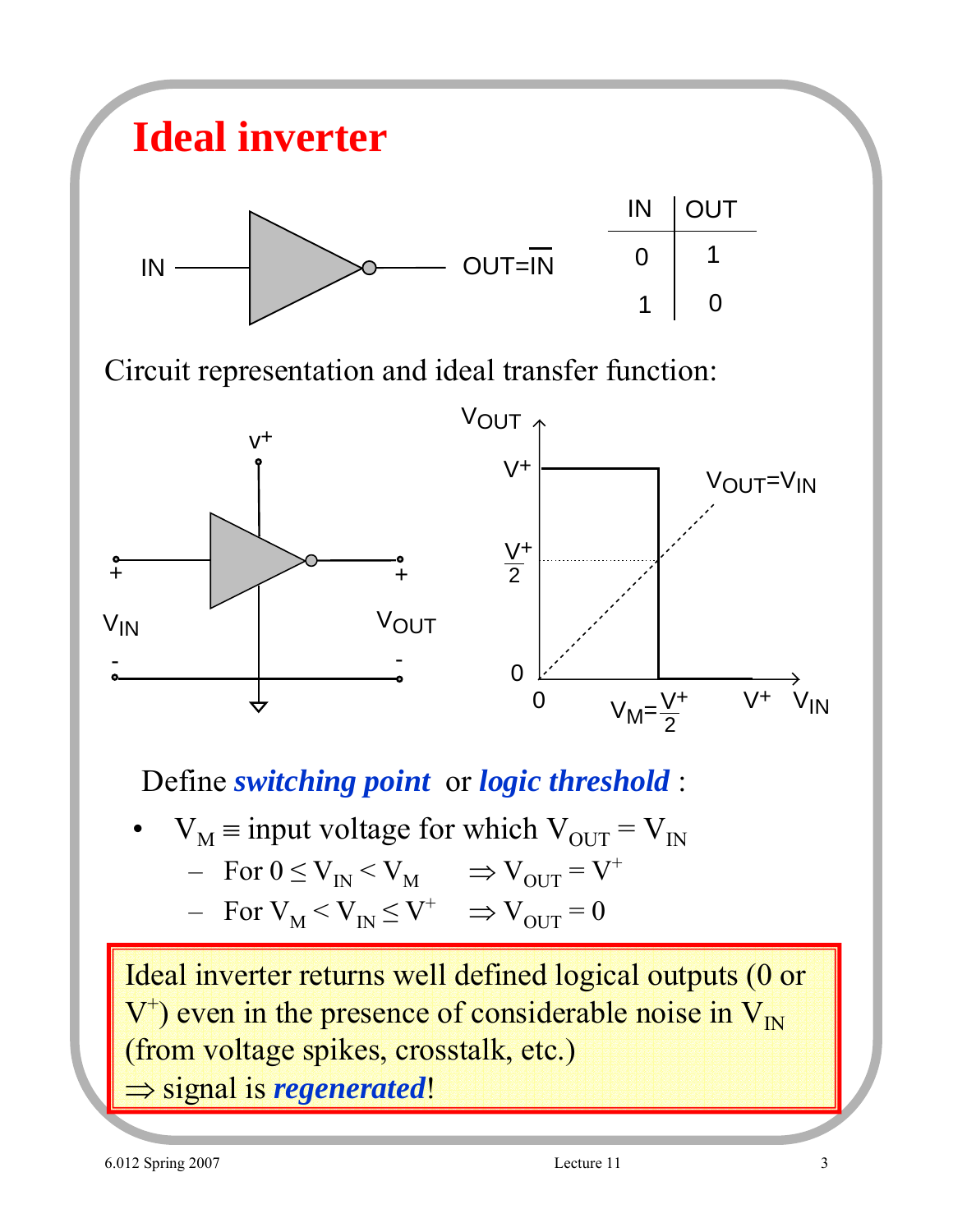

In a real inverter, valid logic levels defined as follows:

- Logic 0:
	- $V_{MIN}$  = output voltage for which  $V_{IN} = V^+$
	- $V_{OL}$  = smallest output voltage where slope = -1
- Logic 1:
	- $V_{OH}$  = largest output voltage where slope = -1
	- $V_{MAX}$  ≡ output voltage for which  $V_{IN}$  = 0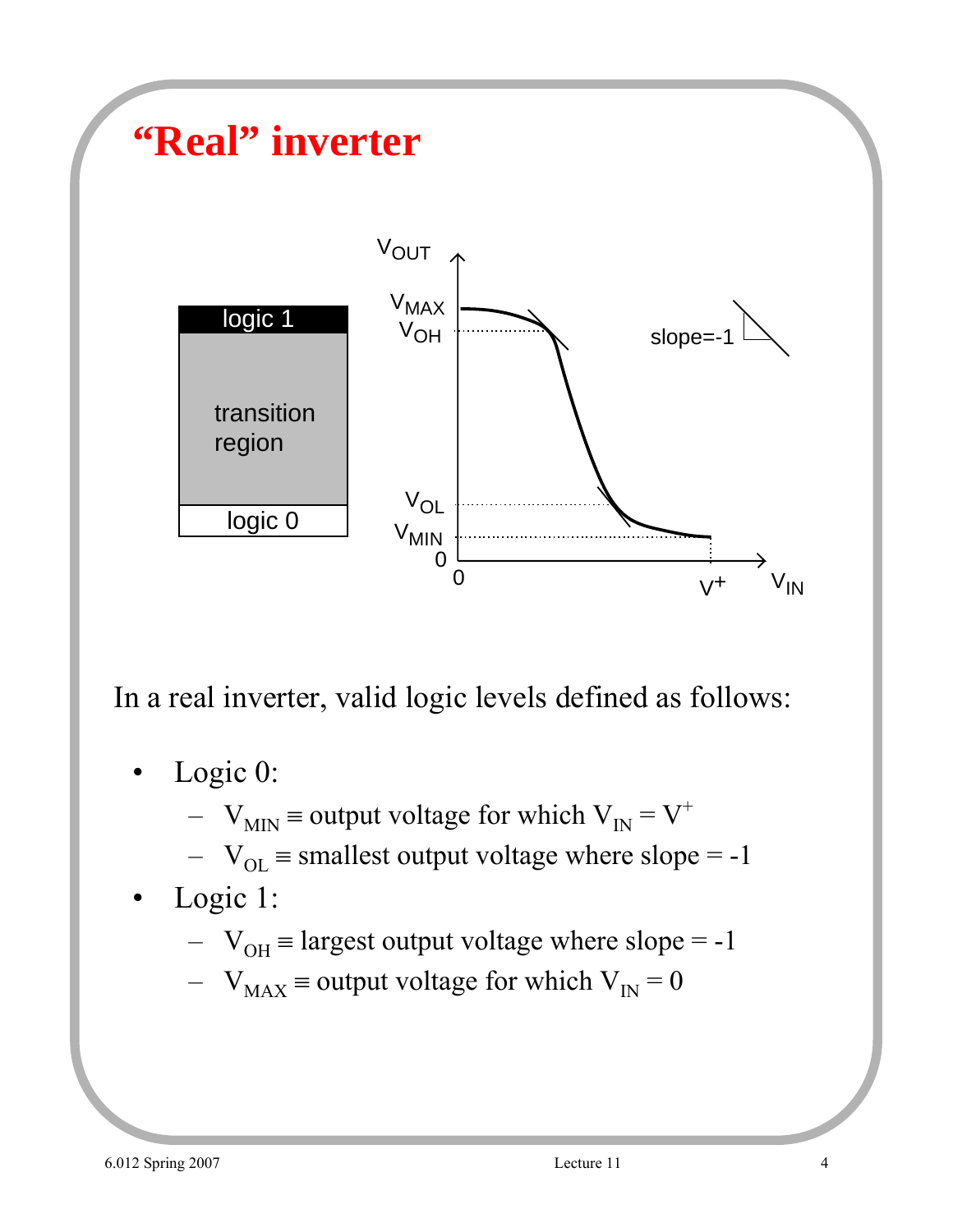

**Define**:

 $V_{\text{II}}$  = smallest input voltage where slope = -1  $V_{\text{IH}}$  = highest input voltage where slope = -1

If range of output values  $V_{OL}$  to  $V_{OH}$  is *wider* than the range of input values  $V_{II}$  to  $V_{IH}$ , then the inverter exhibits some noise immunity. ( $|Voltage gain| > 1$ )

Quantify this through *noise margins*.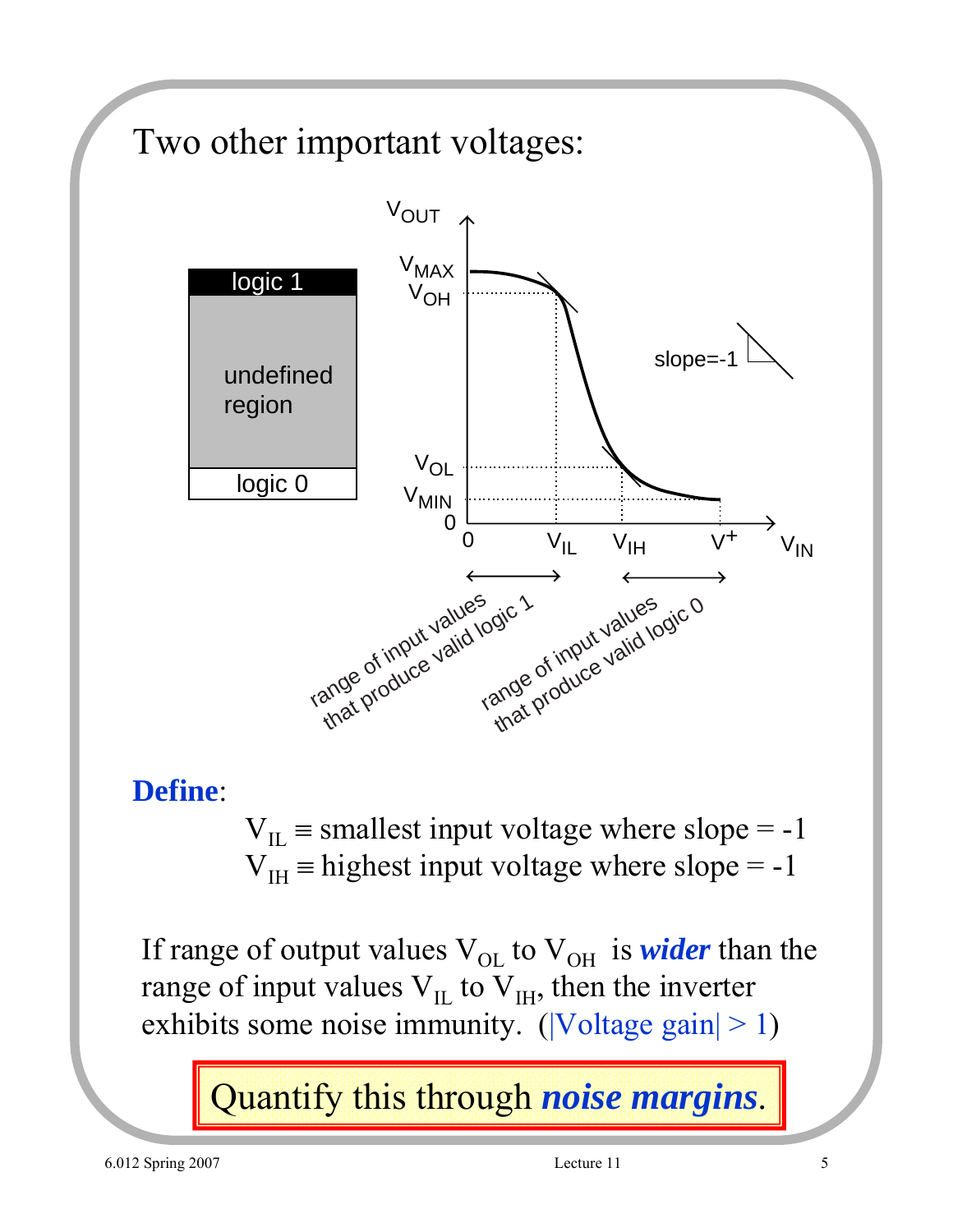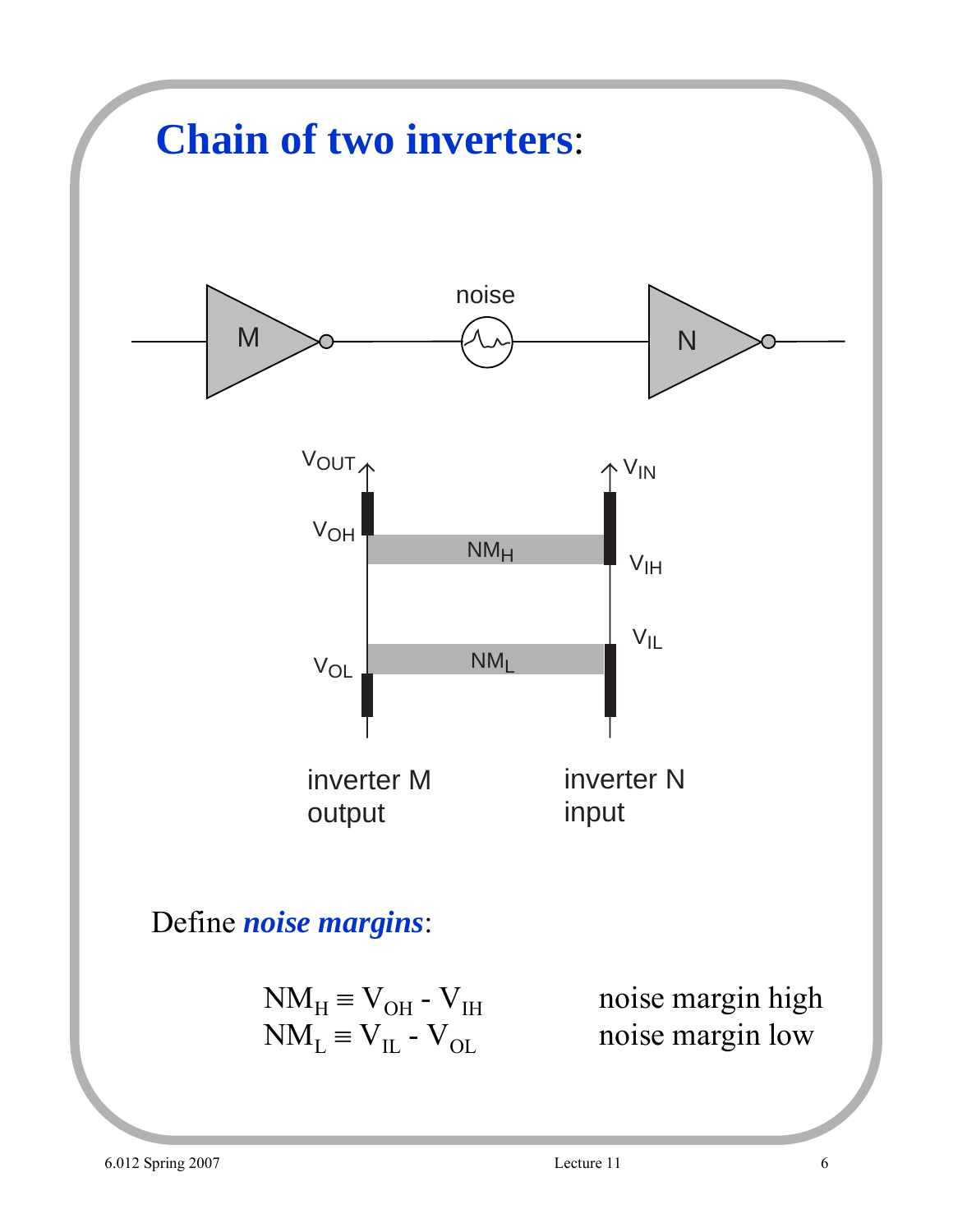## **Simplifications for hand calculations: Logic levels and noise margins**

It is hard to compute points in transfer function with slope  $= -1$ .

Approximate in the following way:



- Assume  $V_{OL} \approx V_{MIN}$  and  $V_{OH} \approx V_{MAX}$
- Trace tangent of transfer function at  $V_M$ 
	- Slope = small signal voltage gain  $(A_v)$  at  $V_M$
- $V_{\text{IL}} \approx$  intersection of tangent with  $V_{\text{OUT}} = V_{\text{MAX}}$
- $V_{\text{H}} \approx$  intersection of tangent with  $V_{\text{OUT}} = V_{\text{MIN}}$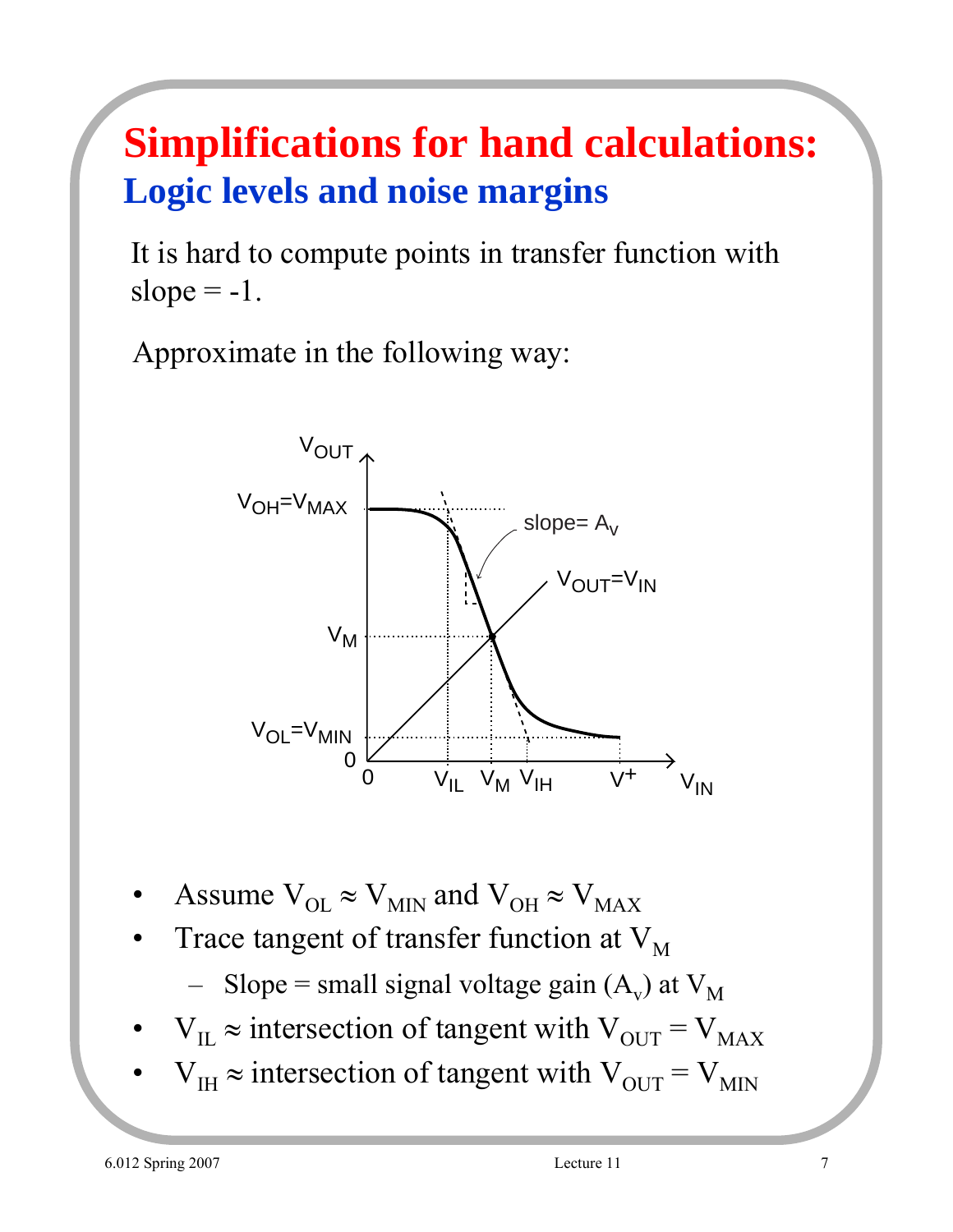### **Transient Characteristics**

Inverter switching in the time domain:



- $t_R$  = *rise time* between 10% and 90% of total swing  $t_F$  = *fall time* between 90% and 10% of total swing
- $t_{\text{PHL}}$  = *propagation delay from high-to-low* between 50% points
- $t_{\text{PLH}}$  = *propagation delay from low-to-high* between 50% points

**Propagation delay:** tr

$$
P_{\rm P} = \frac{1}{2} \left( t_{\rm PHL} + t_{\rm PLH} \right)
$$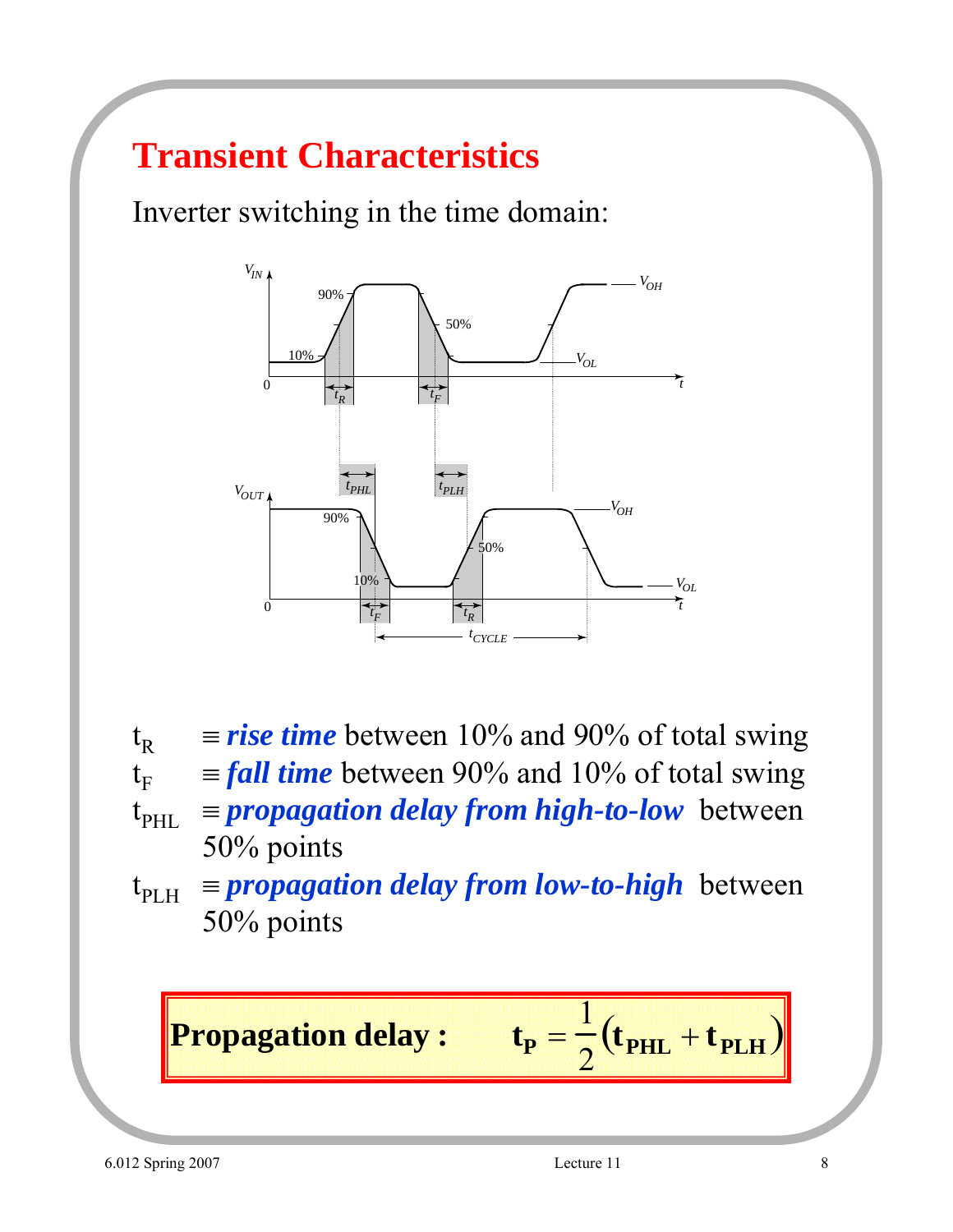### **Simplifications for hand calculations: Propagation delay**

- Consider input waveform is an ideal square wave
- Propagation delay times  $=$  delay times to 50% point



• **SPICE essential for accurate delay analysis**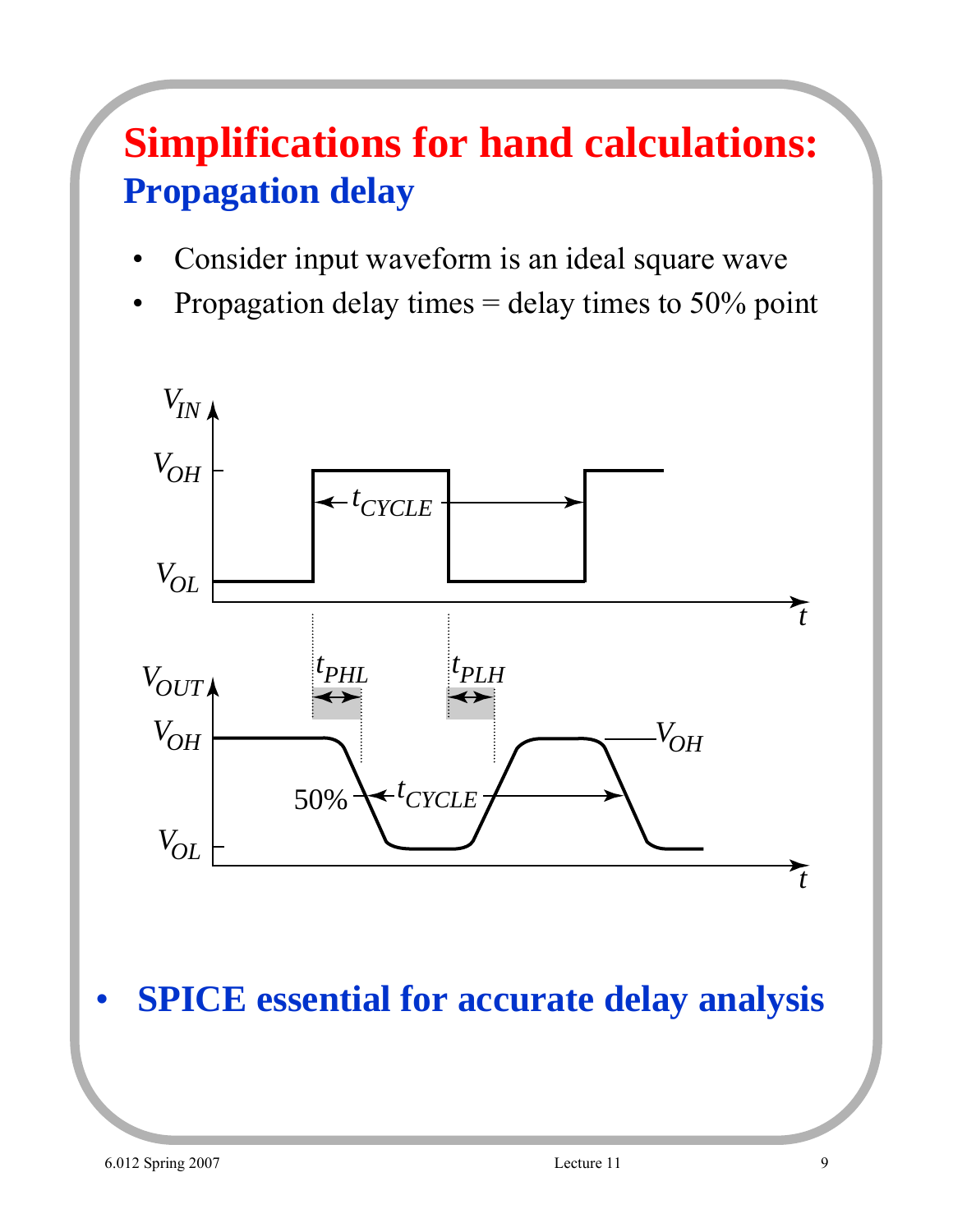**2. NMOS inverter with "pull-up" resistor**



Essential features:

- $V_{BS} = 0$  (typically not shown)
- $C_L$  summarizes capacitive loading of the following stages (other logic gates, interconnect lines, etc.)

#### Basic Operation:

If  $V_{\text{IN}} < V_{\text{T}}$ , MOSFET is **OFF** 

 $- \Rightarrow V_{\text{OUT}} = V_{\text{DD}}$ 

- If  $V_{IN} > V_T$ , MOSFET is **ON** 
	- $\Rightarrow V_{\text{OUT}}$  small
	- Value set by resistor / nMOS divider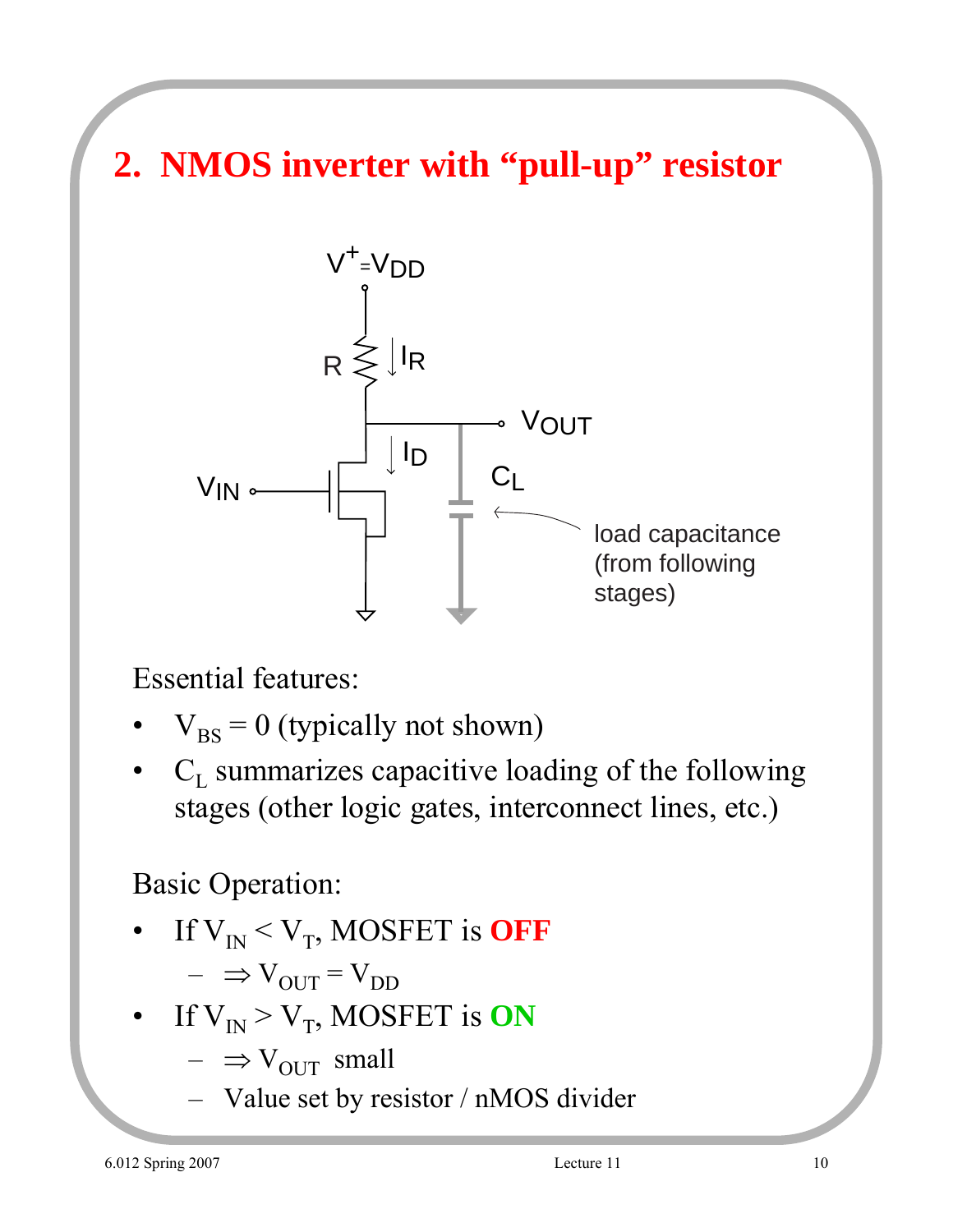

Transfer function obtained by solving:

 $I_R = I_D$ 

Can solve graphically: I–V characteristics of load:

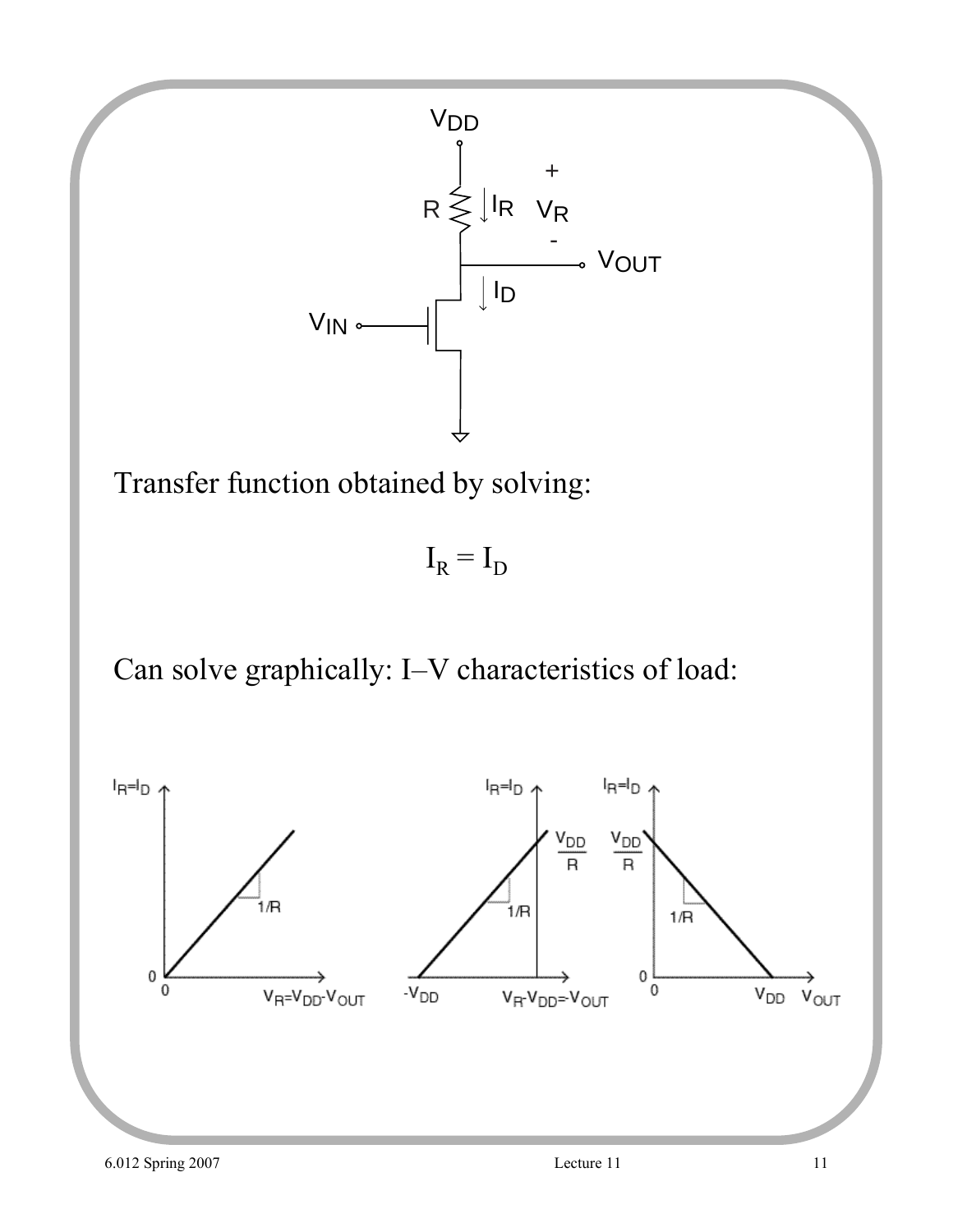Overlap I–V characteristics of resistor pull-up on I–V characteristics of transistor:



Transfer function:

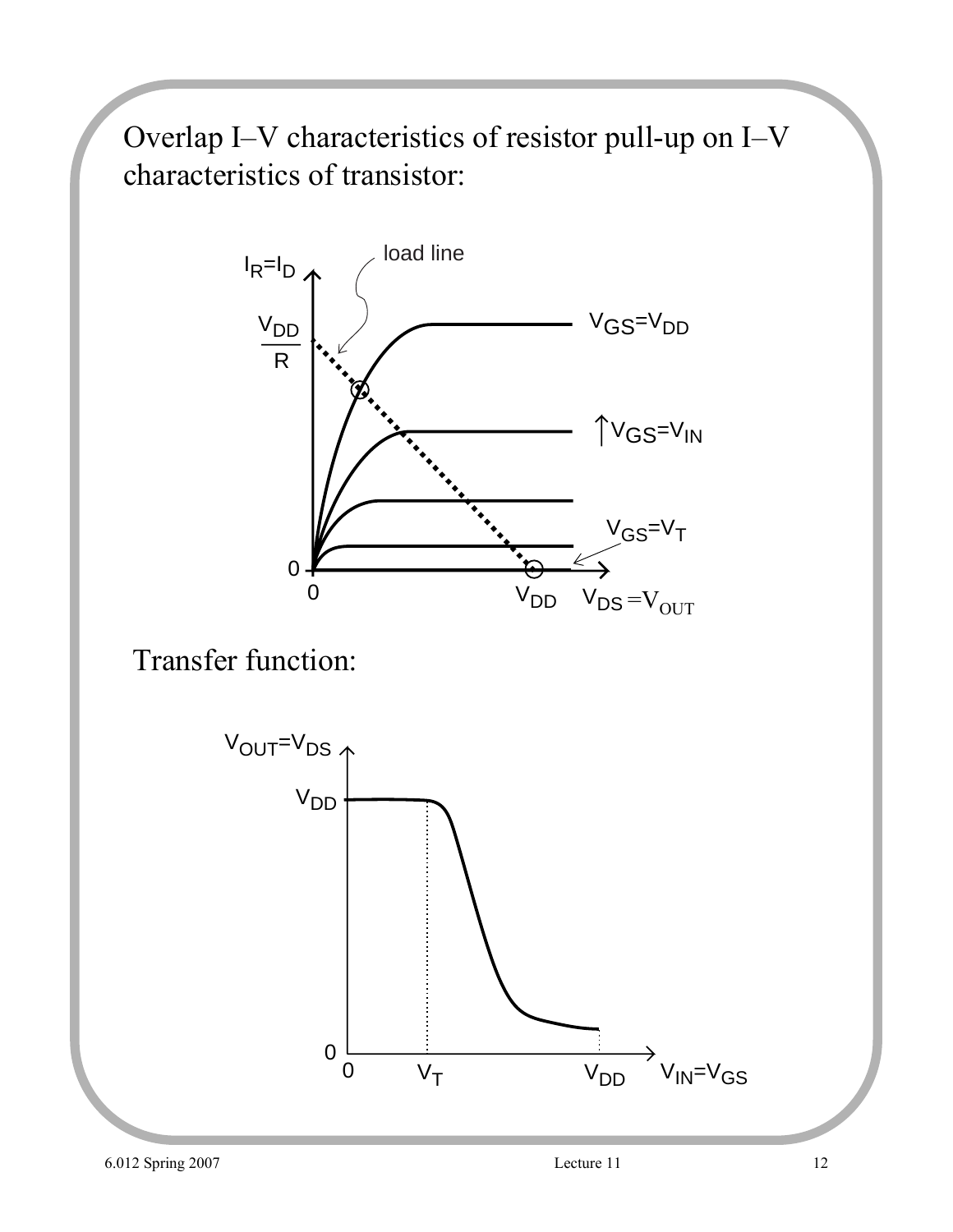# **Logic levels:** V<sub>OUT</sub>=V<sub>DS</sub> V<sub>OUT</sub>=V<sub>IN</sub> 0 V<sub>T</sub> V<sub>M</sub> V<sub>DD</sub> V<sub>IN</sub>=V<sub>GS</sub> 0  $V_M$ V<sub>MAX</sub>=V<sub>DD</sub>  $V_{MIN}$

For  $V_{MAX}$ , transistor is cut-off,  $I_D = 0$ :

$$
V_{MAX} = V_{DD}
$$

For  $V_{MIN}$ , transistor is in linear regime; solve:

$$
\mathbf{I}_{D} = \frac{\mathbf{W}}{\mathbf{L}} \mu_{n} \mathbf{C}_{ox} \left( \mathbf{V}_{DD} - \frac{\mathbf{V}_{MIN}}{2} - \mathbf{V}_{T} \right) \mathbf{V}_{MIN} = \mathbf{I}_{R} = \frac{\mathbf{V}_{DD} - \mathbf{V}_{MIN}}{R}
$$

For  $V_M$ , transistor is in saturation; solve:

$$
\mathbf{I}_{\mathbf{D}} = \frac{\mathbf{W}}{2\mathbf{L}} \mu_{\mathbf{n}} \mathbf{C}_{\mathbf{o}\mathbf{x}} (\mathbf{V}_{\mathbf{M}} - \mathbf{V}_{\mathbf{T}})^2 = \mathbf{I}_{\mathbf{R}} = \frac{\mathbf{V}_{\mathbf{D}\mathbf{D}} - \mathbf{V}_{\mathbf{M}}}{\mathbf{R}}
$$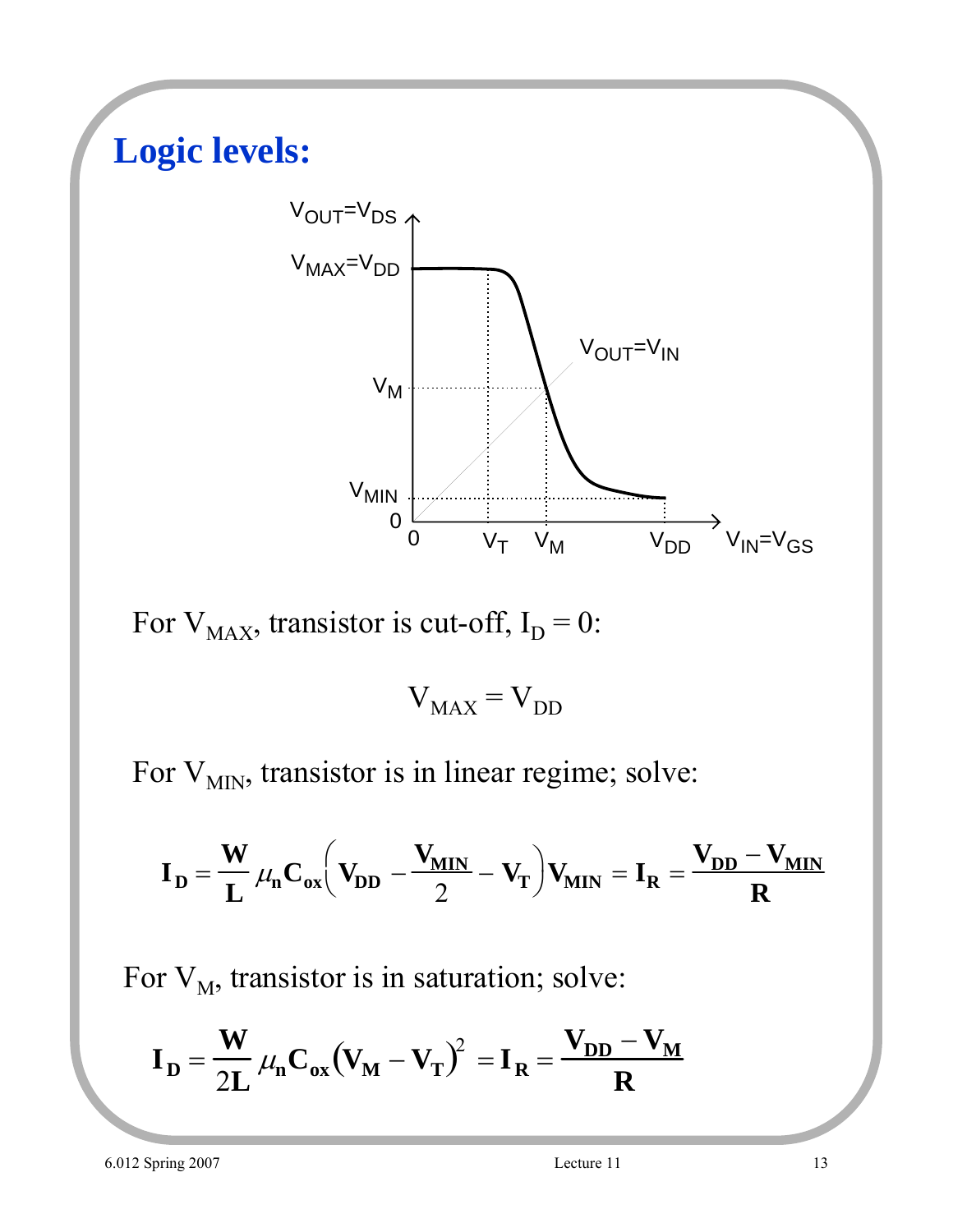

Small signal equivalent circuit model at  $V_M$ (transistor in saturation):